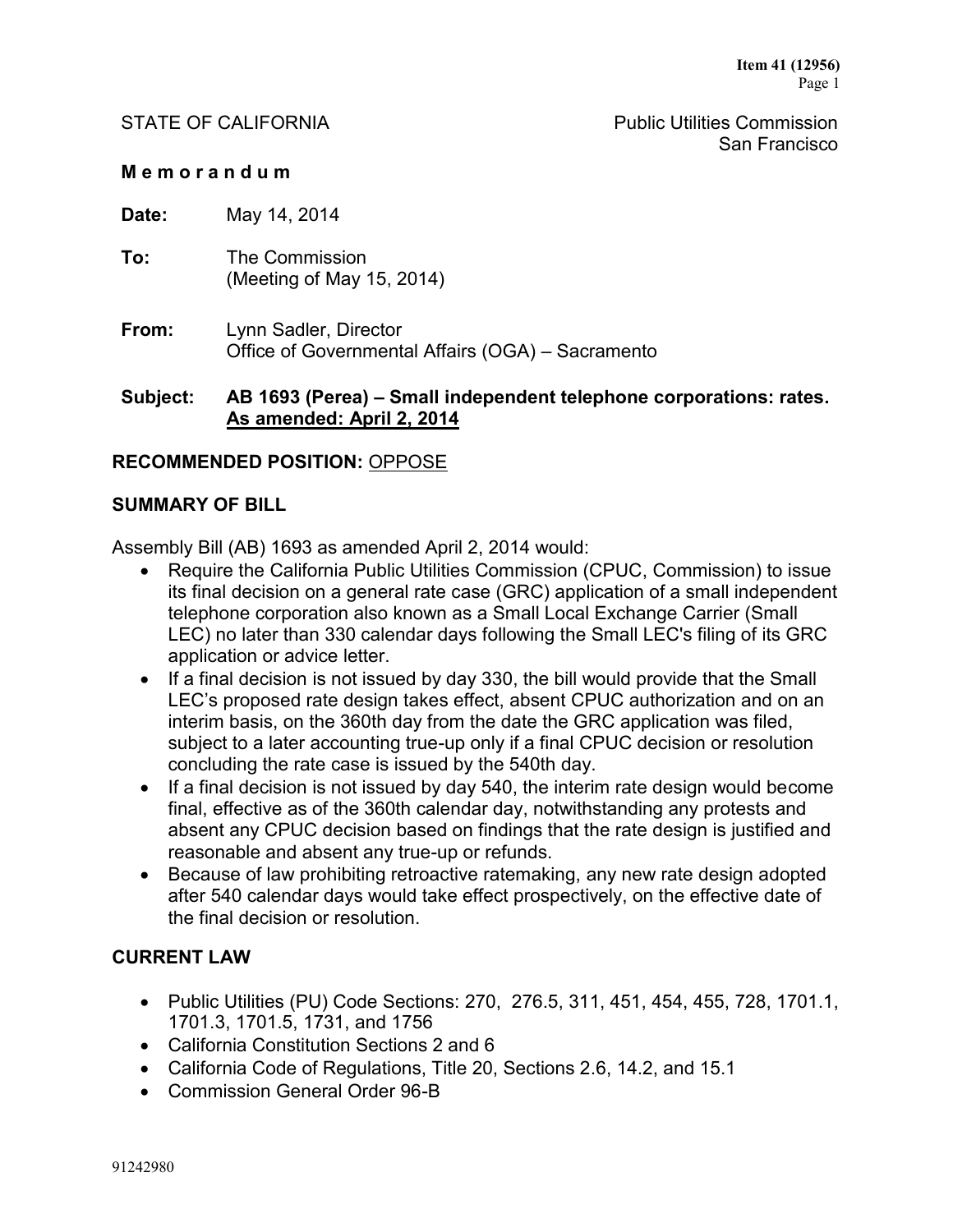D.88-07-022, as modified by D.91-05-016 and D.91-09-042

# **AUTHOR'S PURPOSE**

The author alleges that until recently the PUC routinely processed small rural telephone corporation rate cases within a year of filing. However, the author suggests that because one Small LEC's rate case has taken longer than approximately one year, the interests of all Small LECs may be compromised; and because of the prohibition against retroactive ratemaking, the Small LECs' proposed rate increases may not take effect until the CPUC issues a final decision determining whether the proposed rates are just and reasonable.

Proponents' earlier proposals represented that AB 1693 is comparable to Public Utilities Code section 455.2 which concerns Class A water utilities. [NOTE: However, in enacting section 455.2 (added by Statutes 2002, chapter 1147 (A.B. 2838), § 3), the Legislature specifically found that "The provisions of this act should not be construed as precedent for any other utility."]

## **DIVISION ANALYSIS (Communications Division)**

#### Introductory Note

Following the November 2011 issuance of the "Connect America Fund Decision" by the Federal Communications Commission (FCC), the CPUC opened a Rulemaking (R.11- 11-007) concerning the California High Cost Fund-A (CHCF-A)<sup>1</sup> in November 2011. Nine of the Small LECs that receive CHCF-A supplemental funding have requested a stay of their general rate case (GRC) application filing dates and a freeze of the "waterfall mechanism" in that Rulemaking proceeding, and have subsequently sought extensions of the stay and freeze ordered by D.13-02-005. The tenth Small LEC that receives CHCF-A funding is Sebastian-Kerman. (The waterfall and CHCF-A subsidy are discussed on pages 5-6.) Kerman filed its Test Year 2013 GRC (A.11-12-011) six weeks after R.11-11-007 opened. From the start the Office of Ratepayer Advocates (ORA) sought a stay of Kerman's GRC and freeze of its waterfall mechanism until the Commission completes R.11-11-007. By D.13-10-051 the Commission ordered a stay and freeze in Kerman's GRC; that stay was subsequently extended until June 30, 2014. On May 5, 2014, the ALJ presiding over Application 11-12-011 set a prehearing conference to discuss, among other topics, whether the stay and freeze in the Kerman GRC should be extended or lifted. Lifting the stay would re-start the Kerman GRC.

#### General Rate Cases

A General Rate Case (GRC) is the major regulatory proceeding for California utilities, and means for determining whether the utility's proposed rates, services and charge are just and reasonable, as required by law, including, Public Utilities Code sections 275.6 451, 455, and 728. The GRC ensures the CPUC performs a thorough and independent

 $\overline{a}$ 

 $1$  The CHCF-A surcharges are collected from all wireline, wireless, VoIP providers to promote universal service, usually via charges they collect from ratepayers.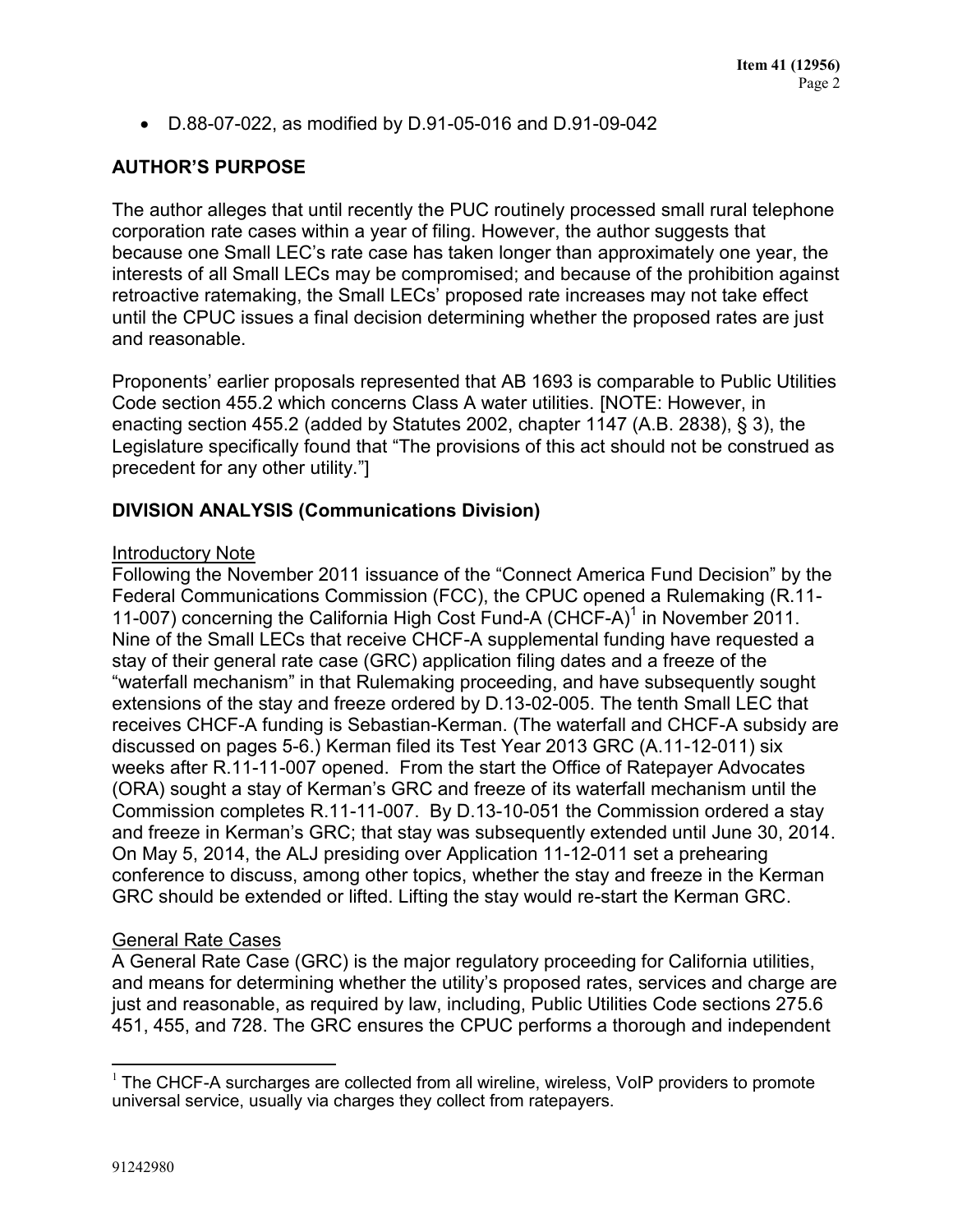examination of a utility's operations and costs, before any such costs or charges are passed on to ratepayers. In a GRC, the CPUC conducts a broad and detailed review of a utility's revenues, expenses, and investments in plant and equipment to establish an approved revenue requirement.

## Small LEC General Rate Cases

Small LEC rates are subject to review, in a GRC, because the carriers offer monopoly service in non-competitive areas. When filing their GRC applications, the Small LECs may choose between an informal "advice letter" or formal application for GRC review. An advice letter is an informal filing by letter to the CPUC seeking minor changes in rates and services that, unless ordered by the CPUC, do not require formal public hearings. Advice letter rate cases, as set forth in General Order (G)) 96-B Telecommunication Industry Rules 3.1, et seq., must be completed in 12 months and a decision is issue by a Commission Resolution, pursuant to the Commission's Rules of Practice and Procedure (Cal. Code of Regs. Tit. 20 § 14.2). By filing an application, on the other hand, the utility makes a formal, written request for authority to establish or change its rates, terms, or conditions of service. Application rate cases are to be completed in 18 months, pursuant to Public Utilities Code section 1701.5(a), and a decision is issued for Commission opinion in accordance with the provisions of Public Utilities Code sections 311(d), (e), (f), (g) and (i), and 1701.1, 1701.3, and 1701.5. Regardlesss of how the rate application is submitted, a GRC filing to change rates must provide for due process of all parties and be approved by the CPUC.(Cal. Const. § § 2 and 6; Pub. Util. § 451.)

## *General Rate Cases Filed by Advice Letter*

An advice letter is an informal request by a utility for CPUC approval, authorization, or other relief, including an informal request for approval to furnish service under rates, charges, terms or conditions other than those contained in the utility's tariffs then in effect. (General Order 96-B.) The advice letter process provides a quick and simplified review for non-controversial utility requests not expected to raise legal or important policy questions. The advice letter process provides for protests, but does not provide for an evidentiary hearing. Small LECs can file GRC by advice letter and historically have done so.

For GRC applications involving controversial issues, the application process is generally used because an application permits evidentiary hearings and allows for a development of a full record upon which to base a decision. To the extent that the issues are determined to be non-controversial (e.g., evidentiary hearings are not needed), the simplified advice letter process provides for due process and for faster resolution. When a GRC involves disputed legal and/or factual issues, using an advice letter is not useful because the evidentiary hearing process cannot be used to resolve legal and/or factual disputes.

## *General Rate Cases Filed by Application*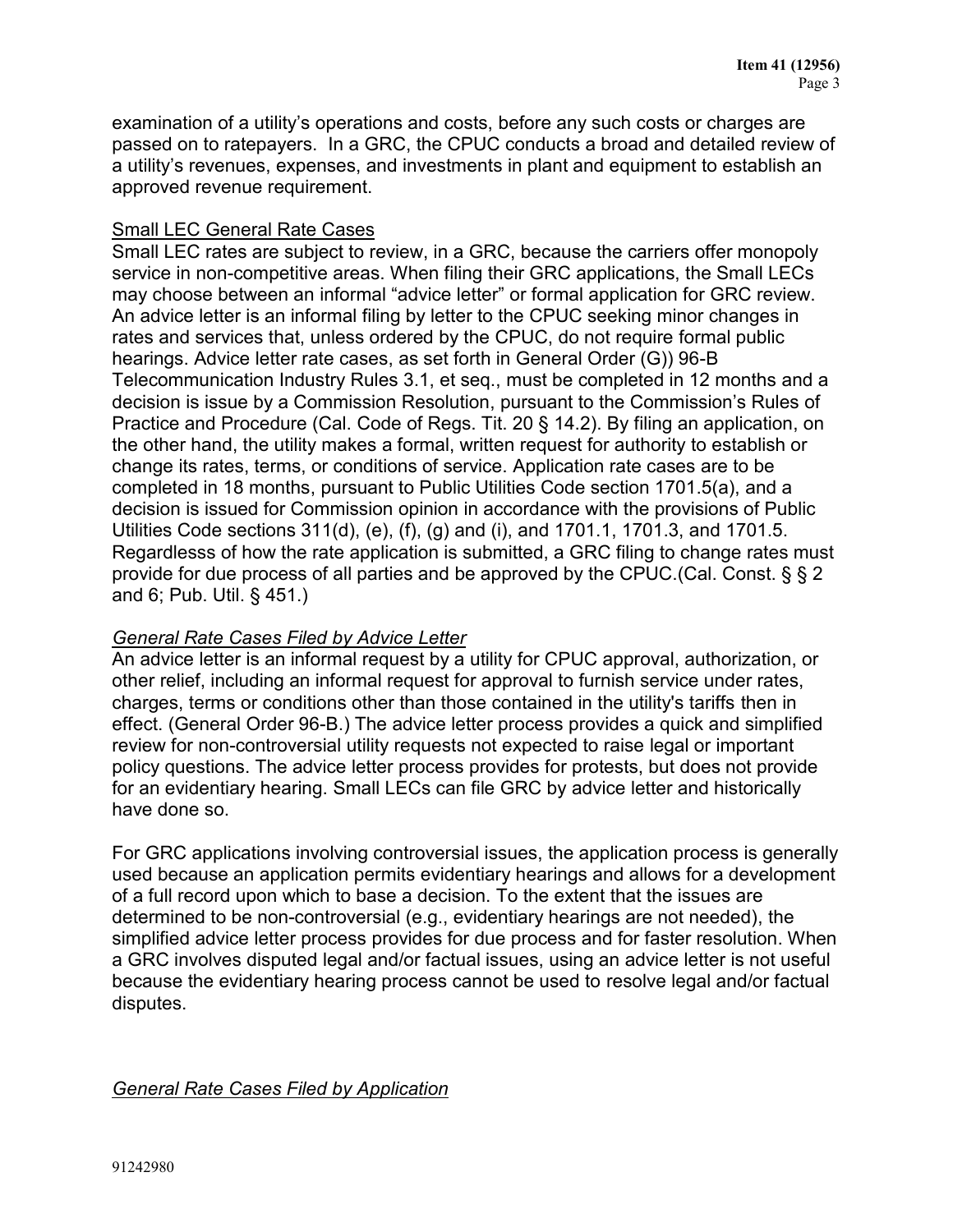The CPUC processes ratesetting applications within 18 months. (Public Utilities Code section 1701.5; Cal. Code Regs., Tit. 20, § 2.6 (c) (Commission Rules of Practice and Procedures, rule 2.6 (c)).) The GRC may take longer if the proceeding becomes contentious, if hearings are needed, or by mutual agreement of the parties. The CPUC must make a written determination for any GRC to exceed the 18-month timeframe. (Public Utilities Code section 1701.5(b).)

## Rate Case Plan

A rate case plan (RCP) is a schedule that promotes timely processing of GRCs, permits a comprehensive and independent review of rates and operations of a utility, and balances the workload of the CPUC and its staff. An RCP can establish a specific schedule of when utilities can file GRCs, how often they can file, and any other limitations. A RCP sets reasonable timeframes to enable GRC completion in a stated timeframe. RCPs also provide a timeframe for CPUC staff to review the proposed GRC application, prior to its filing to ensure it is complete, and to avoid unnecessary delay.

## Interim and Emergency Rate Relief

Small LECs are permitted to request interim and also emergency rate relief during a GRC. Interim or emergency rate relief means that the CPUC is approving a change (generally an increase) in the utility's rates on an interim or emergency basis, subject to refund, pending disposition of the rate change request the utility has included in its GRC. Requests for emergency rate relief must provide evidence supporting the emergency need.

The CPUC can grant interim or emergency relief in several ways: 1) granting the utility's rate change request in full, subject to refund and pending a "true-up" with rate adjustments once the GRC is completed; 2) per the practice with water rate cases, by pegging an interim rate change to the rate of inflation; 3) grant a rate increase of some percentage between 0 and 100% of the change the utility has requested when supported by a prior practice involving that utility, another similarly situated utility, or to evidence in the utility's GRC application. The CPUC has broad discretion, especially in the context of a general rate case review, where the request is reasonable and the utility is fully regulated.

## Small Carrier General Rate Cases Set Rates and Subsidy Eligibility

Thirteen Small LECs serve telephone companies primarily in rural parts of the state. These companies are eligible to file for a subsidy from the CHCF-A, which is funded by ratepayers and may be used to supplement Small LECs' support for their service to high cost areas in their service territory. Ten of the 13 Small LECs currently receive CHCF-A support (Calaveras Telephone, Cal-Ore Telephone, Ducor Telephone, Sebastian dba Foresthill Telephone and Kerman Telephone, Pinnacles Telephone, Ponderosa Telephone, Sierra Telephone, and Siskiyou Telephone, Volcano Telephone); the TDS Telecom companies (Happy Valley, Hornitos, and Winterhaven) do not draw from the CHCF-A, but are CHCF-A eligible.

## The Connection Between the CHCF-A subsidy and GRCs for Small LECs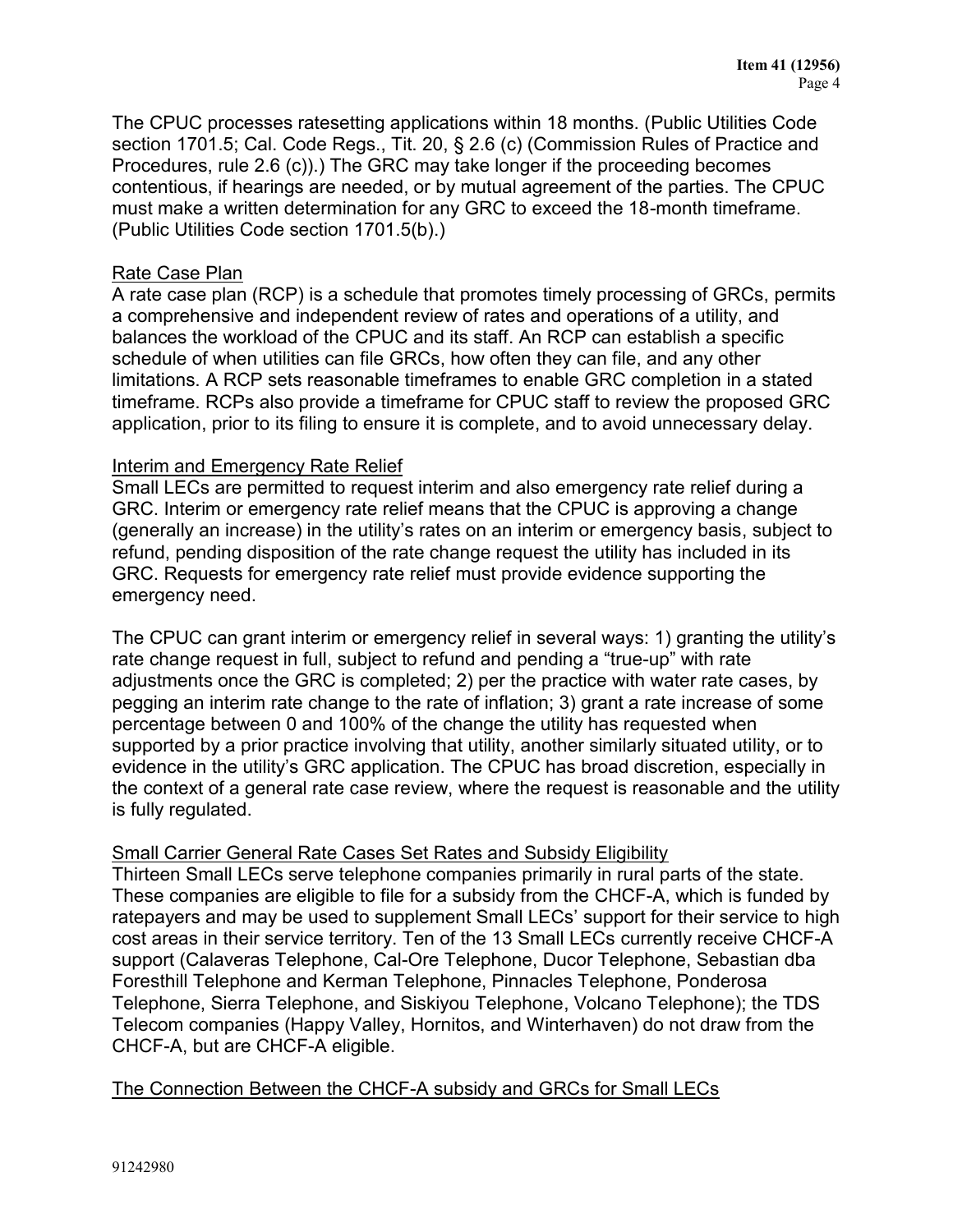GRCs for Small LECs determine subsidy eligibility. Traditionally, a GRC sets rates. However, rates for utilities eligible for CHCF-A subsidies (the small carriers) are capped at a maximum authorized level (currently \$20.25). Any shortfall between the derived revenue requirement and the maximum authorized level is subsidized via the CHCF-A fund. Therefore, carrier funding requirements for CHCF-A are determined through the GRC process--the Small LEC GRCs determine how much a Small LEC can draw from the CHCF-A fund.

## The Effect of the Proposed Bill on Small Carrier GRCs

AB 1693 would add Section 455.4 to the Public Utilities Code and would require the CPUC to issue a final decision on a Small LEC GRC application no later than 330 days (approximately 11 months) following the filing of its GRC application or advice letter initiating the GRC. If the CPUC fails to issue a final decision by the 330th day, the rate design proposed by the Small LEC in its filed application or advice letter will take effect on the 360th calendar day, absent a finding the proposed rates are just and reasonable.

Currently, Small Carriers submit GRCs according to a schedule. Nine carriers will be eligible, and could submit GRCs in 2015 for test year 2016. If AB 1693 passes without amendment, the CPUC would need to complete all 9 GRCs within 11 months of the respective filing dates or else the interim rates would go into effect and ratepayers could be greatly harmed, and their due process rights violated.

# Small Carrier Cases are Generally Filed by Application, not by Advice Letter

Non-controversial Small LEC GRC filings were processed under the advice letter process rather than as formal applications. However, the Small LECs elected several years ago to utilize the formal application process, recognizing that GRC filings have become increasingly complex and contentious matters. In test year 2009, CPUC resolutions of Small LEC GRCs advice letters were subjected to several applications for rehearing and petitions for modification. Because GO 96-B, Section 5.1 requires that the advice letter process be used to handle issues that are not controversial and do not raise important policy questions, and because due process requires that disputed GRC issues require a formal record to resolve disputes, con and statutory law require that Small LEC GRCs are appropriately processed by application rather than by advice letter.

CPUC Experience Demonstrates Timely Processing of General Rate Cases From 2006 through 2011, ten Small LECs filed GRCs with the CPUC. Nine of the ten filed GRCs were completed in 9.3 to 13.6 months from the filing date to the date of CPUC approval (see Attachment 1). Only one GRC, Kerman's which it filed on December 28, 2011, six weeks after R.11-11-007 opened. With the exception of the Kerman GRC application, the CPUC completed nine GRCs within an average 12.5 months, well under the 18-month timeframe set forth in Public Utilities Code section 1701.5 and in the CPUC's Rules of Practice and Procedure.

#### *The Kerman General Rate Case*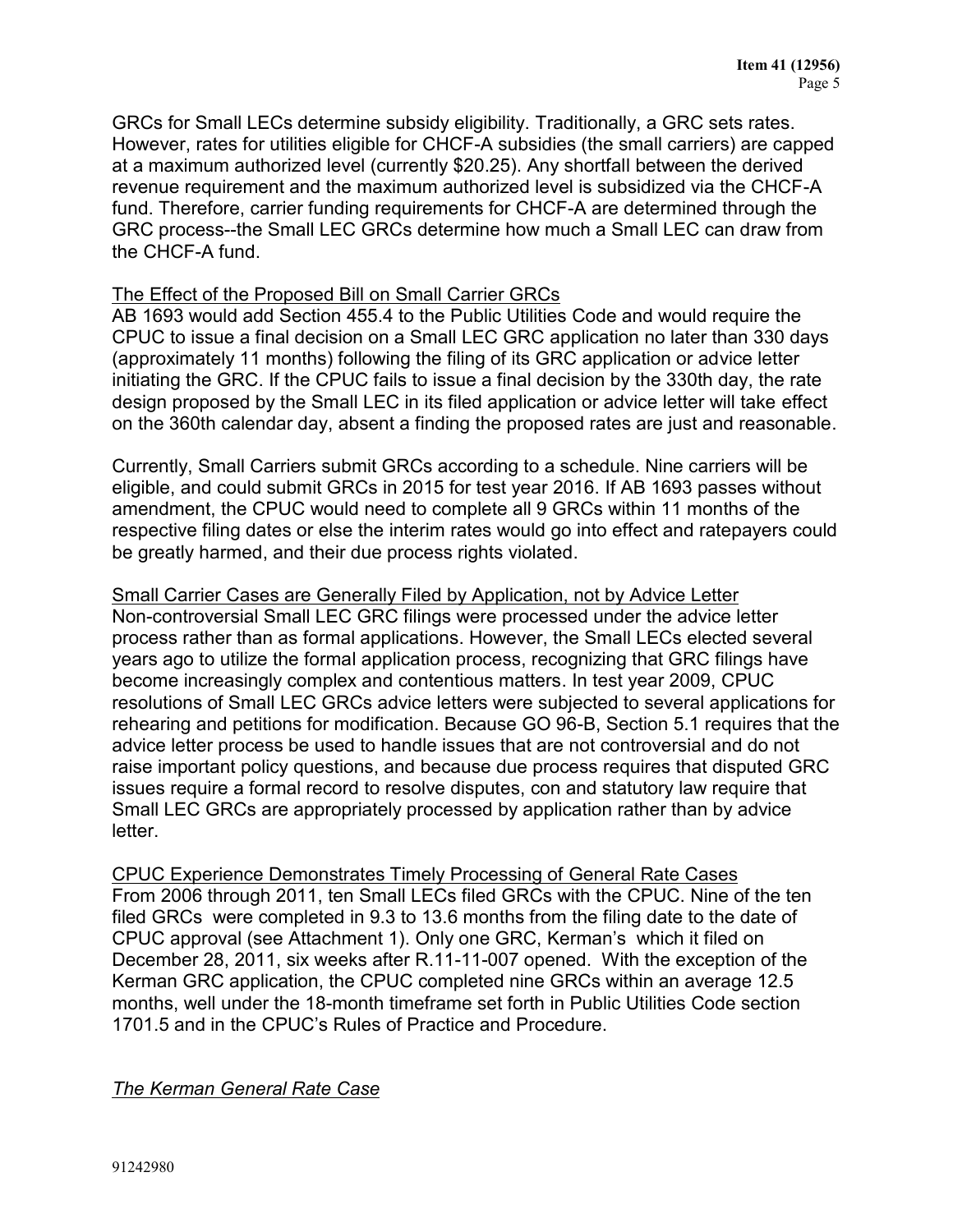Kerman's test year 2013 GRC proceeding (A.13-10-051) is atypical and not representative of the history of Small LEC GRC proceedings. After Kerman filed its GRC application, the CPUC implemented a moratorium on Small LEC GRCs pending completion of the CHCF-A review proceeding in R.11-11-007. Because CHCF-A fund distribution is a consequential subject in most Small LEC GRCs, the CPUC determined that processing Kerman's GRC concurrently with the Rulemaking would not be reasonable, and would place Kerman in a different position from all other Small LECs funded by the CHCF-A. By D.13-10-051, the Commission stayed Kerman's GRC application and froze its waterfall (at 100%). Because the other nine CHCF-A recipient Small LECs had requested stays of their GRC applications and freezes of their respective waterfalls, and requested subsequent extensions of the stay ordered in R.11- 11-007, D.13-10-051 in Kerman's GRC, sought to treat Kerman similarly to the other nine Small LECs and not single out any one utility for different treatment.

#### AB 1693 Proposed Timeline Adversely Impacts Other Statutes

An ALJ presiding over a GRC filed by application must issue a proposed decision within 90 days after the record of the proceeding closes (Public Utilities Code, section 311 (d)). Proposed Decisions must permit an additional 30-day comment period.

If the bill were enacted, by day 210 (approximately seven months from the GRC application filing date), a full evidentiary hearing would have to have been completed. Such a compressed schedule not only threatens the due process of all parties and a thorough and complete hearing process leading to a fully developed record upon which to base a decision, but also increases the likelihood of legal error, including that an interim rate increase would take effect absent any regulatory scrutiny, and/or finding the rates are justified and reasonable. As a practical matter, contested proceedings are difficult to complete in 12 months.

#### AB 1693 Interim Process Would Pervert the Regulatory Process

In its current form, the proposed legislation would create a situation where, if the CPUC were unable to issue a decision on a Small LEC's GRC application until day 331, that decision would essentially be void and of no effect. Instead, the Small LEC's rate proposal would automatically become effective without any finding that the rates are just and reasonable, absent any input by parties contesting the application and compromising the ratepayers' due process rights

Such an outcome would create constitutional and other legal problems, would render the hearing process ineffectual, would create an unfair advantage for the Small LEC and a disadvantage for its ratepayers and other parties, waste CPUC resources, and subject the ratepayers to rates not found to be justified and reasonable. Further, such an outcome may undermine the ability for the CPUC to resolve this matter between the 330th day and the 360th day, because—under the proposed legislation—the initially filed Small LEC rate design would have already automatically taken effect on the 360th day, regardless of a CPUC decision. Because of the prohibition of retroactive ratemaking, proposed rate increases that have automatically taken effect would not be subject to refund. Further, if a final decision did not issue before 540 days, the proposed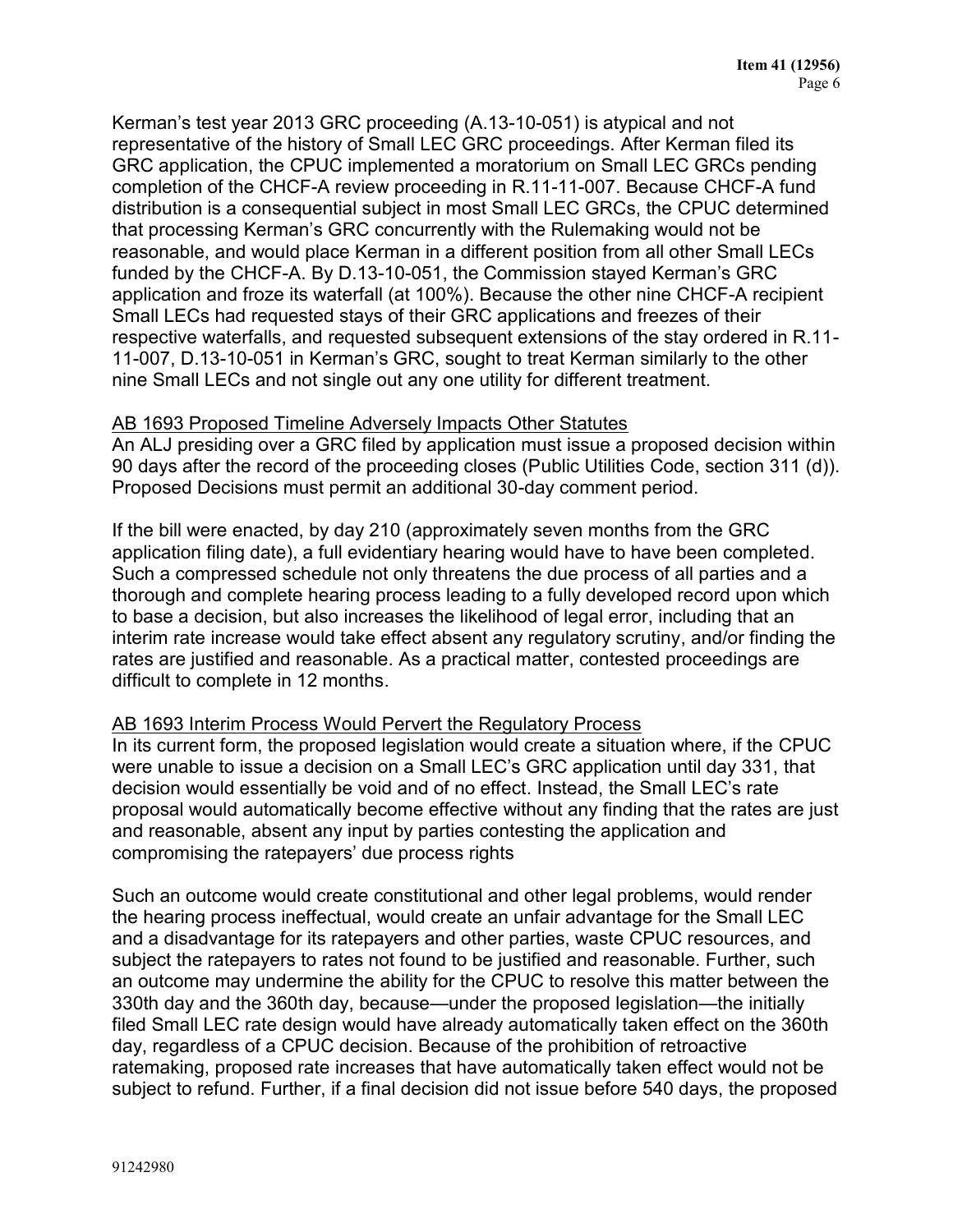rates would remain effective absent any due process, ratepayer input and without CPUC review and authorization.

AB 1693 Would Prolong General Rate Cases by Requiring Multiple CPUC Decisions If the CPUC cannot issue a decision until after the 330th calendar day from the filing of the GRC application, AB 1693 would require the CPUC to issue two decisions: 1) its decision on the GRC application, and 2) a second decision resolving the refund/true-up issues caused by the GRC application that take effect, without CPUC review, after the 330th day. Parties have the right, under section 1731(a), to file an Application for Rehearing of each separate decision, and thereafter, depending on the outcome of the rehearing application(s), to pursue appellate review of each such decision. (Public Utilities Code section 1756.) This scenario will necessitate additional CPUC staff and resources.

## **SAFETY IMPACT**

By undertaking a thorough and complete review of all filed GRCs in an adequate time period, the CPUC ensures that the Small LECs will have the resources available to adhere to all CPUC rules, decisions, General Orders and statutes including Public Utilities Code section 451 by undertaking all actions "…necessary to promote the safety, health, comfort, and convenience of its patrons, employees, and the public." Efforts to accelerate the processing of GRCs in 11 months would likely limit the CPUC's review of safety issues.

## **RELIABILITY IMPACT**

AB 1693 accelerates the time frame for processing GRCs. Accelerated review means some issues cannot be fully considered and increases the likelihood of misunderstandings and legal and factual errors. This will likely negatively impact reliability.

## **RATEPAYER IMPACT**

Ratepayer impacts include loss of due process and rate chargesand services that were not authorized by the CPUC after a finding that the rates re just and reasonable. Ratepayer impacts also include an increase in the overall bill amount, changes to high cost eligibility that increase or decrease the number of ratepayers eligible for a high cost subsidy, and volatility of rates where the fluctuations in the rates paid increase or decrease.

If this bill passes without amendment, a number of these impacts will be felt by ratepayers.

1. The ratepayers subject to the rates will have virtually no representation or input in the process leading to higher rates and/or changes in service if a decision is not issued by 330 days from the GRC application's filing date.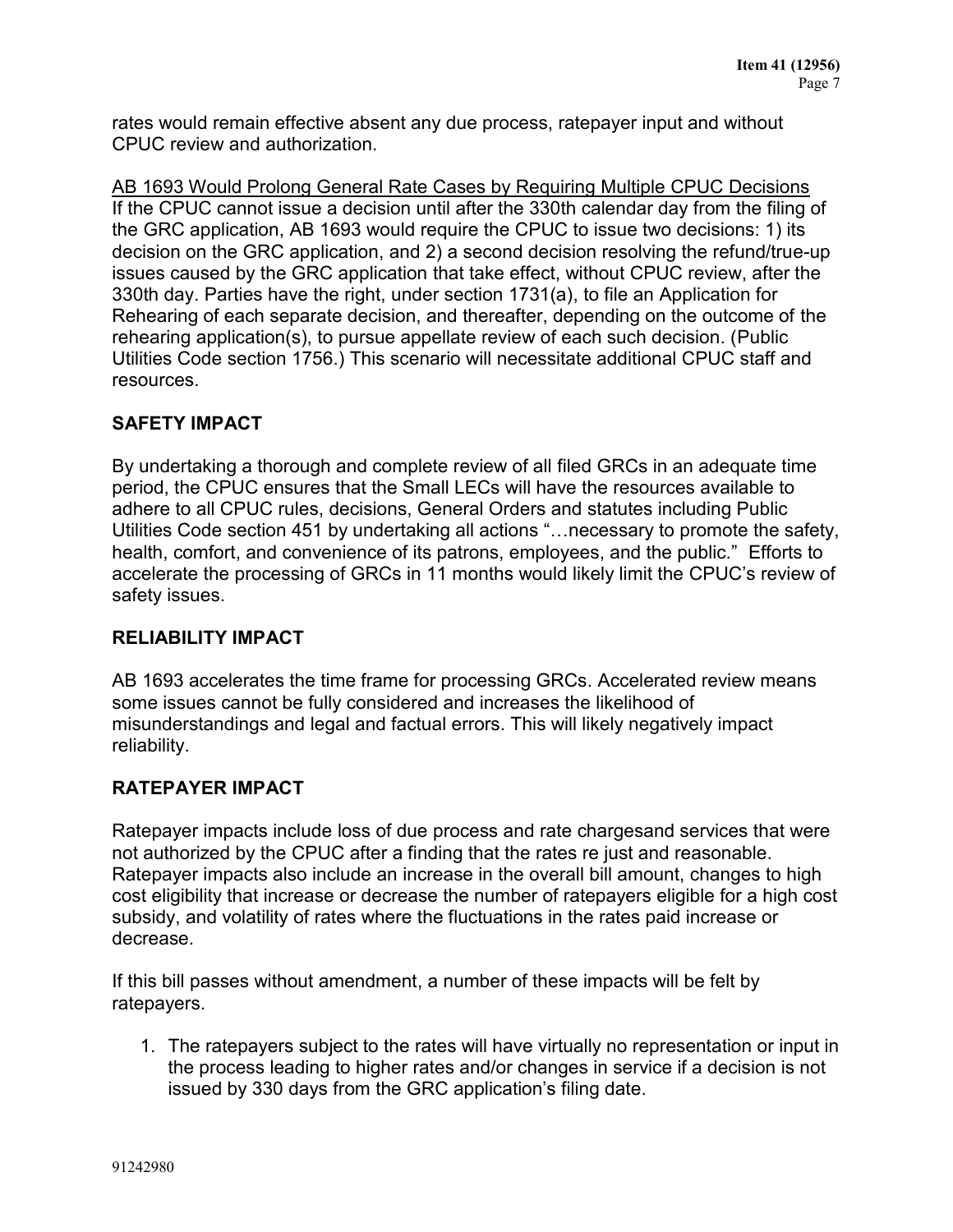- 2. Opponents of GRC applications will have inadequate to no due process.
- 3. The interim 360-day grant of interim rates will incentivize GRC applicants to create situations that will cause extensions of rate cases beyond 360 days.
- 4. Rates may take effect that have not been subject to scrutiny, or to findings based on a record that the rates and/or services are just and reasonable.
- 5. The allowance for interim rates, absent CPUC review, will increase the volatility of rates—because rates will be increased by an interim amount and will then be "trued-up" when the CPUC adopts final rates. Collecting interim rates generally increases costs (e.g., updating billing) that increases the rate base and may further lead to increased rates.
- 6. Historically, Small Carriers have requested substantial rate increases. Since this bill would allow for less time to examine and justify the proposed rates in the GRC, substantial rate increases can be expected.
- 7. The Small Carrier draws on the CHCF-A Fund would be expected to increase. Currently, Small Carrier draws on the CHCF-A Fund decrease over time under the waterfall, so that the draw is subject to an annual decrease in subsidy levels for companies that decide to delay filing a general rate case. Because the grant of interim relief would increase the frequency of rate case applications, this would likely increase the draw on the CHCF-A (by reducing the waterfall), meaning higher surcharge remittance rates charged to all wireline, wireless, and Voice over Internet Protocol (VoIP) ratepayers.

## **FISCAL IMPACT**

As currently written (April 2, 2014 version), this bill's intent to accelerate the GRC processing timeline poses a significant impact to staffing as it would require more staff to process cases during an accelerated 11-month period. It is also likely to increase the CPUC's litigation and appellate costs. As detailed below, we estimate the bill will require six new CPUC staff at a cost of \$727,943.

#### Communications Division

If the bill is not amended from its April 2, 2014 version, the Communications Division (CD) forecasts a fiscal impact of three (3) new Public Utilities Regulatory Analysts (PURAs) required to process GRCs under an accelerated 11-month time frame. CD estimates that it would need 1 full time employee at the Public Utilities Regulatory Analyst (PURA) III level or above for each GRC that is filed.

Factoring in existing resource levels, CD has handled 1.5 GRCs over a six-year period from 2006 through 2011. CD estimates that it would need three additional staff (two PURA IIIs and one PURA V) to handle GRCs during the accelerated 11-month period. Without the additional staff, it is anticipated that large rate increases may get automatically adopted as we would not have staff resources to advise the CPUC on the merits of GRC issues. Enactment of this legislation is estimated to cost approximately \$336,333 a year in new staffing needs for CD.

#### ALJ Division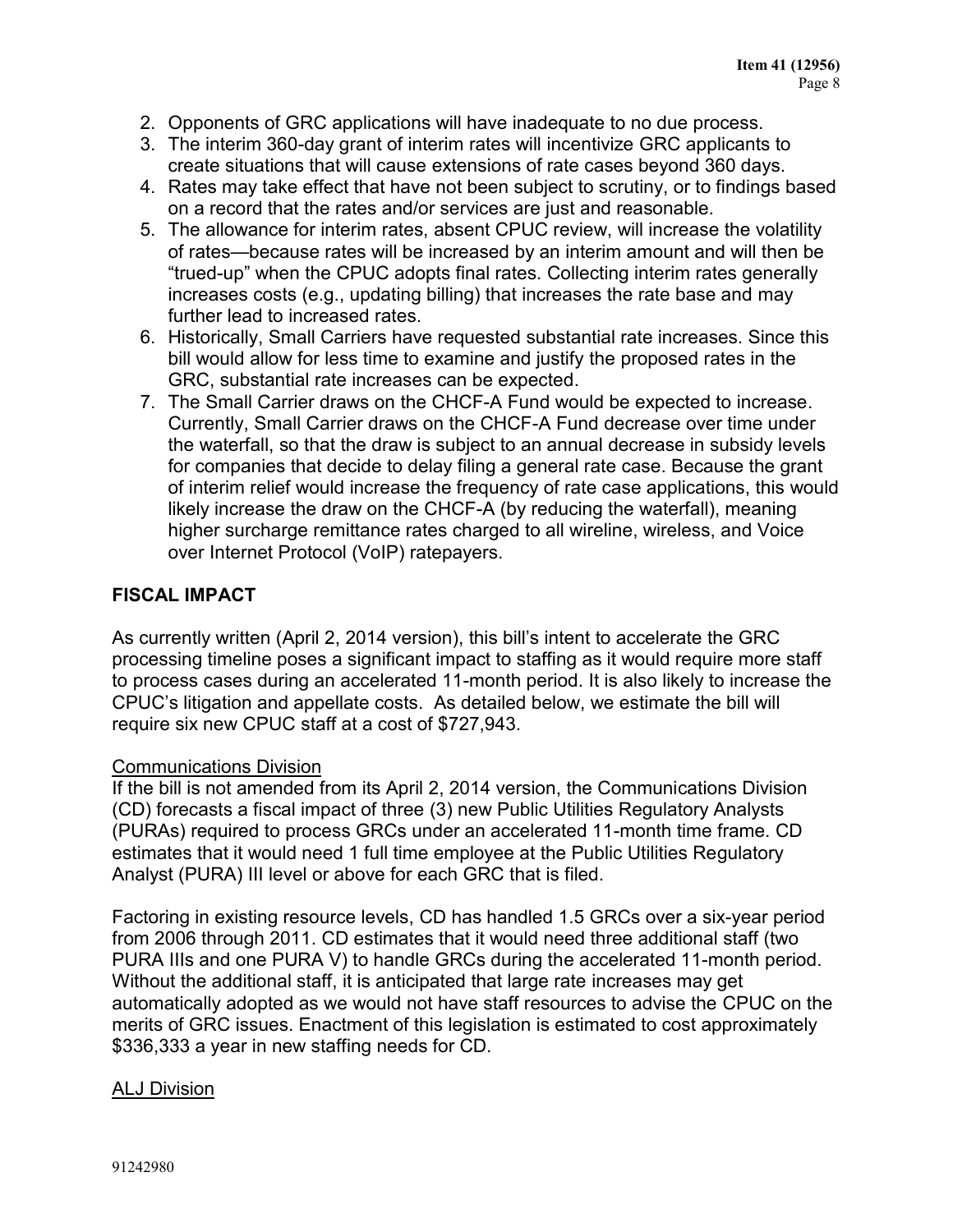If the bill is not amended from its April 2, 2014 version, the ALJ Division forecasts a fiscal impact requiring one (1) new ALJ.

Given that there are 13 Small LECs, and assuming that three or four small LECs each file one GRC application per year, the ALJ Division will need one additional ALJ to process three applications in the 330-day (11-month time frame) set forth in the legislation. Three or four new GRC applications per year cannot be absorbed by the ALJ Division's existing resources, particularly if there is an 11-month deadline for processing the cases. The ALJ Division bases its analysis of needing one additional judge on the fact that a typical water company GRC, with hearings, uses 0.3 full time equivalents (FTE) of ALJ Division resources.

ALJ Division knows that Small LEC GRCs are likely to require hearings and will have some contention based on the history of them in the advice letter process, and subsequent rehearings of those resolutions. We also know that SB 379 (Ch. 729, Stats 2012) amended Pub. Util. Code Section 275.6 regarding the California High Cost Fund A funds allocated to Small LECS. Specifically, Section 275.6 (c) requires the CPUC to ensure that rates are just and reasonable while ensuring that support from the CHCF-A is not excessive. Section 275.6 (e) requires the Small LEC to provide the CPUC information on revenues derived from unregulated services, which the CPUC shall treat as confidential. Given these requirements of Section 275.6, the cases involving Small LEC GRCs are likely to require hearings and absorb at least the 0.3 FTE per case as described above. This would cost approximately \$158,395 per year.

#### Legal Division

If the April 2, 2014 bill is not amended, the Legal Division forecasts a fiscal impact requiring two 2) additional Public Utilities Counsel I positions.

GRCs are fact intensive legal proceedings, involving numerous subject areas for staff analysis, as well as witnesses to testify about those subject areas. Because the CPUC has transitioned away from rate-of-return regulation of the large and mid-sized incumbent telephone companies, the GRCs for the Small LECs had been handled by advice letter for about a decade from the mid-1990s. As a result of increasing controversy and the Small LECs choosing, in recent years, to file formal GRC applications, CPUC resolution of those proceedings has resulted in applications for rehearing and petitions for modification of the GRC decisions, in addition to appellate review of the decisions. (The ALJ Division generally handles petitions for modification, and the Legal Division reviews applications for rehearing, and makes recommendations to the CPUC for their disposition, in addition to representing the Commission in appellate proceedings.) Given the level of contention associated with these recent cases, and the fact that the Small LEC GRCs have used formal applications rather than advice letters as the procedural vehicle of choice, the result has been an increase in workload for various groups within the Legal Division.

Legal Division can absorb two Small LEC GRCs per year (including current workload), but assuming that the 13 Small LECs seek GRC review at the rate of approximately 4.3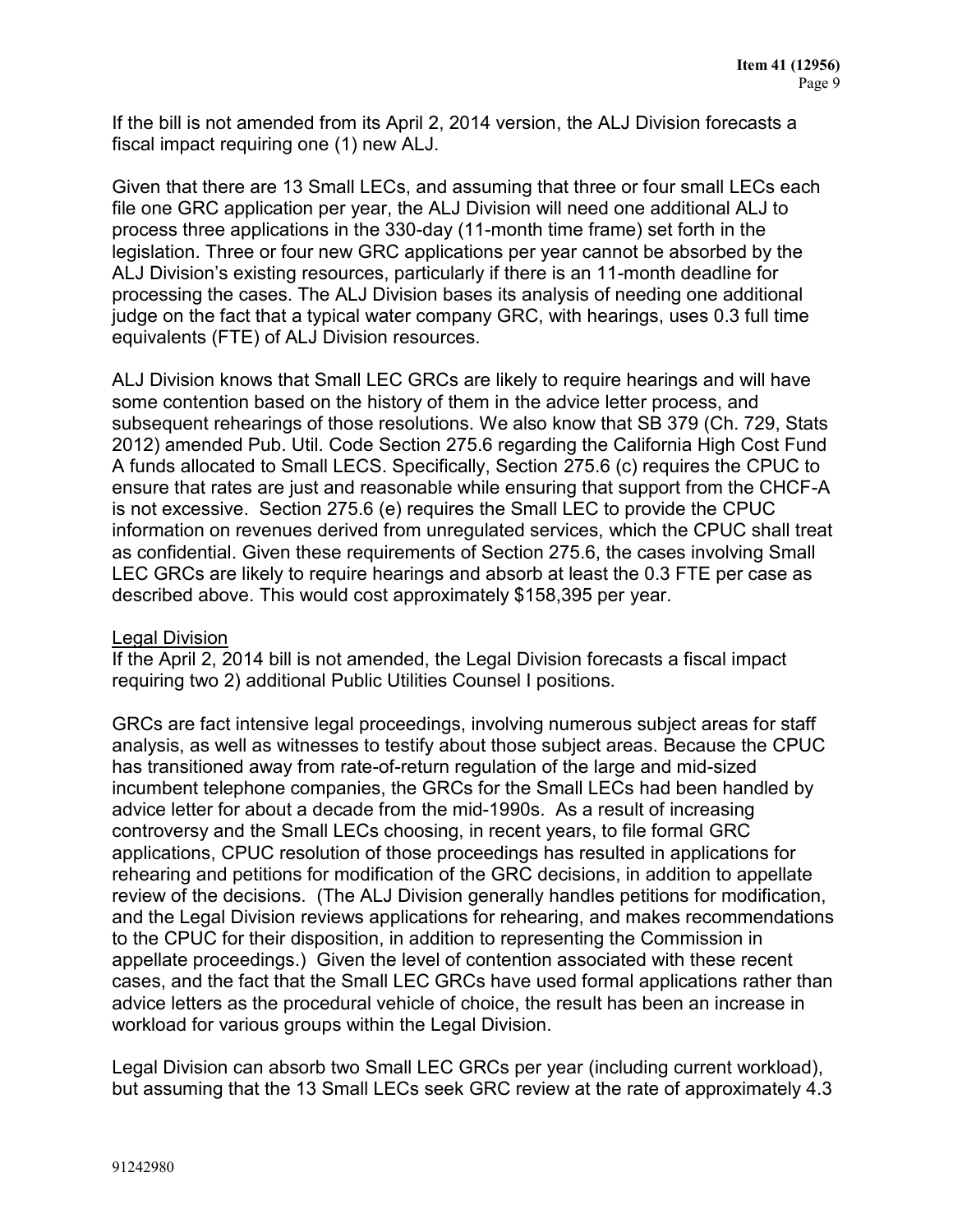companies per year, the Legal Division would need two attorney positions to handle these applications. The attorney time for those two positions would be allocated into three groups in Legal: 1) to the group providing representation to the Office of Ratepayer Advocates in each GRC proceeding; 2) to the advisory group, which provides legal advice to the ALJ Division and to the Commissioners; and 3) to the appellate group, which not only handles applications for rehearing, but represents the CPUC before state appellate courts. The time frame contemplated by this legislation renders the need for additional attorneys particularly acute if the CPUC is to meet the proposed statutory deadline for completing these proceedings in less than one year's time. And, because the 11-months is very abbreviated and would allow little, if any, opportunity for the CPUC to act in a deliberative manner, the risk of legal error is greatly enhanced (haste makes waste), thus increasing the potential for post-decision review. Four-plus new GRC applications per year cannot be absorbed by our existing Legal Division resources, particularly given the proposed 11-month deadline for processing the cases.

Comparatively, a water utility GRC, with hearings, uses .3 FTEs of attorney time. The telecommunications cases are actively litigated, with discovery, pleadings, evidentiary hearings, post-hearing briefing, and oral argument. In addition, SB 379 (Ch. 729, Stats 2012) amended Pub. Util. Code section 275.6 regarding the California High Cost Fund-A funds allocated to Small LECS. Section 275.6(c) requires the CPUC to ensure that rates are just and reasonable, and that support from the CHCF-A is not excessive. Section 275.6(e) requires the Small LECs to provide the CPUC information on revenues derived from unregulated services, which the CPUC shall treat as confidential. The scope of the information the Small LECs provide the CPUC in response to the section 275.6(e) mandate will undoubtedly prove contentious among the parties, as will the question of each company's proposed draw from the CHCF-A. Accordingly, these proceedings will be even more complicated than the typical water case, and we anticipate that the allocation of attorney time for representing ORA will be .5 PY for each GRC.

The remaining .5 PY would be dedicated to the advisory function for each GRC, including assistance to the ALJ Division, and to the attorney time needed for handling requests for review of CPUC decisions. Accounting for these additional Public Utilities Counsel/attorney needs would cost approximately \$233,216 per year.

#### Small LECs in Non-Competitive Markets Compared to Other Carriers

In 2006, the CPUC modified the process for setting rates for large carriers opting to rely on the market to control pricing practices. Under this modified practice, currently in place, the CPUC retains oversight obligations over the large "deregulated" carriers. The large telecommunications companies (AT&T, Verizon, Surewest & Frontier) remain obligated to file Advice Letters to the CPUC and submit customer notifications of rate changes. In addition, the CPUC retains oversight of terms and conditions of service for the large carriers. This means the CPUC still regulates service quality, customer service, rule compliance and reporting. Finally, the CPUC manages six universal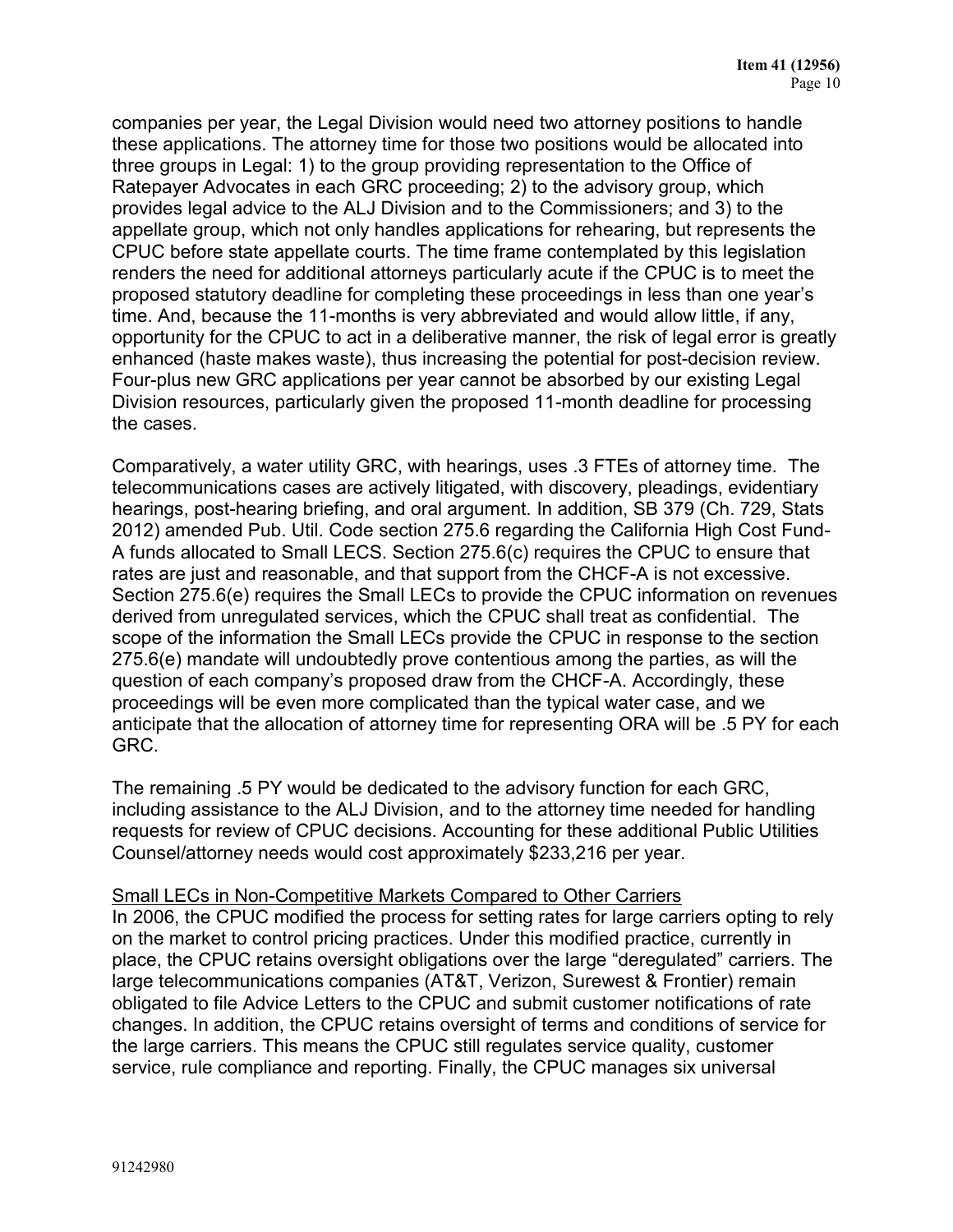service programs that have, for the most part, grown since 2006.In contrast, the Small LECs are rate regulated monopolies.

## **ECONOMIC IMPACT**

As this bill is expected to trigger higher telephone rates, we would anticipate the bill would have a negative economic impact on the State's economy. Higher telecommunications costs may drive businesses elsewhere to operate. The bill will likely increase CPUC costs, which will increase the CPUC user fee.

## **LEGAL IMPACT**

#### AB 1693 Conflicts with Other Mandates

This bill could create a conflict with sections of the Public Utilities Code that mandate CPUC oversight of utility operations. In particular, section 451 of the Public Utilities Code requires the CPUC to ensure that utility rates are "just and reasonable". While the CPUC has eliminated that sort of rate review for larger telephone utilities which face some measure of competition in their service territories, the CPUC is mandated to conduct that type of review for utilities subject to "rate-of-return" or "cost-of-service" regulation. The context in which the CPUC conducts that review is the periodic general rate case, which involves utility production of work papers and other documentation to substantiate the claim for increased rates, as well as for any increase in the authorized rate of return and underlying expenses associated with the rate of return, and the opportunity for parties opposing the GRC application to participate fully in the proceeding.

If the CPUC is deprived of adequate and reasonable time within which to provide its constitutional mandate of due process in its proceedings and is essentially forced to rush this type of review in order to meet a statutory deadline, it may become impossible for the CPUC to reach a reasoned basis for its findings and conclusions, and for adjusting the utility's rates. Further, the provision of the Bill that mandates that the GRC applicant's rate design is deemed approved absent a CPUC decision would effectively eviscerate Public Utilities Code sections 275.6(c)(1) and (7), 451, 454, 455, and 728. Rates would be imposed on ratepayers without any effective review of the applicant's proposal, in violations of the Commission's duty to safeguard the ratepayer's interests and ensure just and reasonable rates and services. This would create a recipe for abuse, with multiple companies concurrently filing GRCs seeking significant rate increases, thus putting tremendous pressure on the CPUC to resolve all issues in each GRC in an unworkable time line. The result could be high rate increases that without adequate review and without CPUC approval.

In addition, any Small LEC GRC application filed with the CPUC could contain complex issues aside from a proposed rate design. For example, determination of the cost of capital requires research and analysis to determine the appropriate level for each utility. An applicant may have a gain-on-sale issue deriving from disposition of utility property.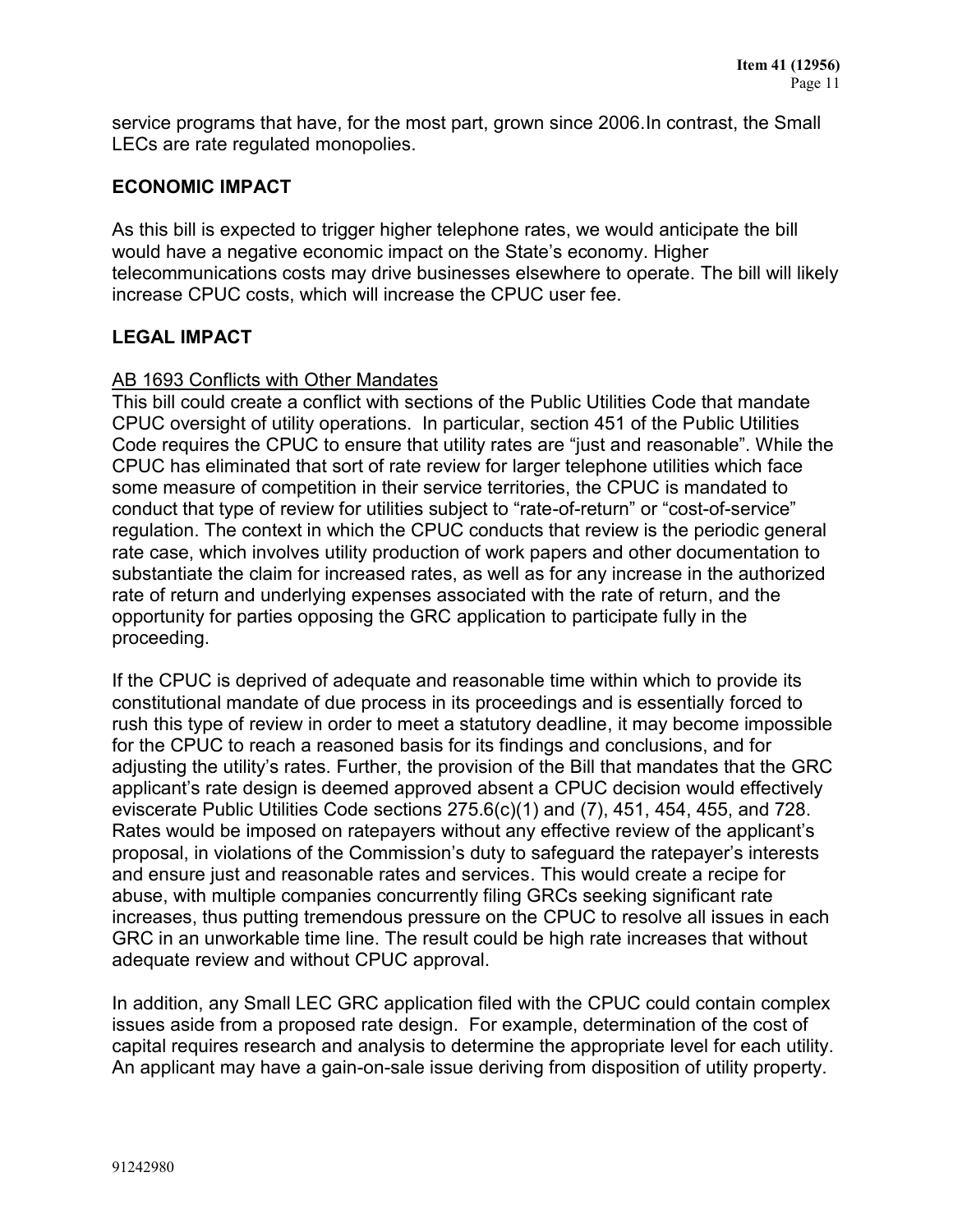GRCs follow a template, but are not simple or "cookie cutter" proceedings; each company has unique characteristics requiring attention.

The effect of this bill would effectively prevent the CPUC from managing its workload so as to ensure it is complying with a constitutional mandate to afford all parties due process in its proceedings, and statutory mandates to ensure just and reasonable rates, and to oversee monopoly utility operations. The result could well be that consumer representatives would seek a review of the decision, and ultimately, the matter may be taken to the state appellate courts, with the outcome being uncertain.

## **LEGISLATIVE HISTORY AND PROGRAM BACKGROUND**

Carrier funding requirements for the CHCF-A are determined through GRCs. The CPUC uses the revenue requirement derived from GRCs to determine appropriate rates for telecommunications services (which are currently limited to \$20.25 per month for flat residential basic service). If Small LECs cannot meet their revenue requirement with these maximally allowed basic service rates, they are granted a CHCF-A subsidy to cover the shortfall. The CHCF-A funding level for each carrier equals the difference between its revenue requirement and its revenue at present rates. The CHCF-A support is then distributed to carriers directly on a monthly basis. The GRC process is instrumental in providing oversight in the process of prudently maintaining the CHCF-A process and an appropriate CHCF-A remittance rate and funding level.

California High Cost Fund-A Administrative Committee Fund (CHCF-A) Public Utilities Code section 275.6 requires the CPUC to implement a program for universal service support to reduce rate disparity in rural areas. Accordingly, D.88-07- 022, as modified by D.91-05-016 and D.91-09-042, implemented the California High Cost Fund to provide a source of supplemental revenues to three mid-size and seventeen Small Local Exchange Carriers (LECs), whose basic exchange access line service rates would otherwise need to be increased to levels that would threaten universal service goals. Section 275.6(c)(1) requires the CPUC to set rates in accord with sections 451, 454, 455, and 728.

D.96-10-066 changed the name of the California High Cost Fund to the California High Cost Fund A , otherwise known as the California High Cost Fund-A Administrative Committee Fund (or CHCF-A), and also created the California High Cost Fund-B (CHCF-B) program. The decision maintained the CHCF-A for the 17 Small LECs, and created the CHCF-B program, which included the three mid-size LECs, for the purpose of determining universal service support.

The CHCF-A was initially comprised of 17 Small LECs. D.08-10-010 authorized the consolidation of three Small CHCF-A ILECs: Citizens Telecommunications Company of Tuolumne, Citizens Telecommunications Company of the Golden State and Global Valley Networks, Inc., with the midsize CHCF-B ILEC, Citizens Telecommunications Company of California Inc., (now doing business as Frontier Communications of California). Additionally, D.13-05-028 authorized another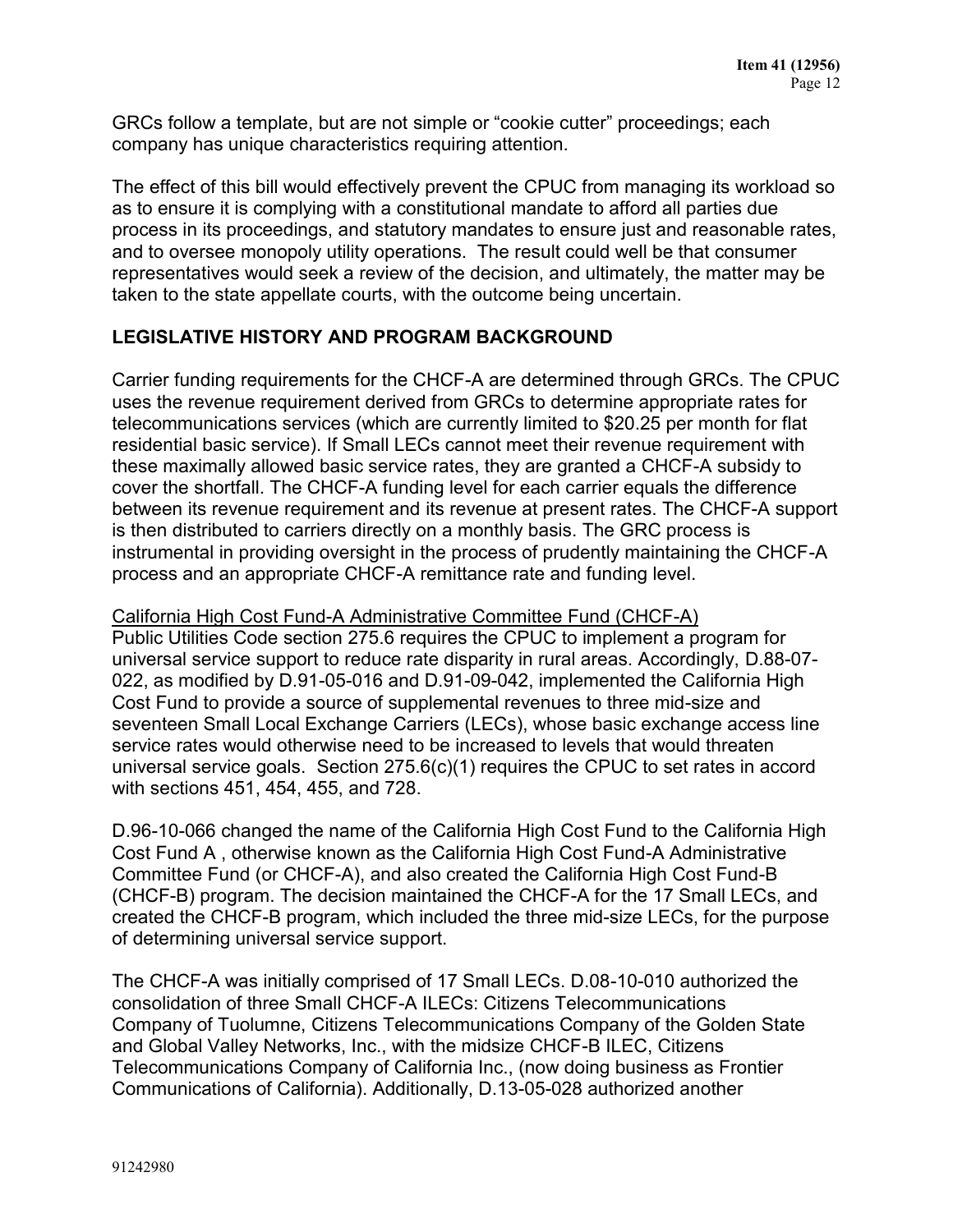consolidation of Frontier Communications West Coast Inc., into the larger ILEC, Citizens Telecommunications Company of California Inc. doing business as Frontier Communications of California. Accordingly, 13 Small LECs that are eligible for CHCF-A funding now provide service in rural areas of California.

CHCF-A is funded by a surcharge assessed on revenues collected from end-users (ratepayers) for intrastate telecommunications services subject to surcharge. Prior to October 2001, a tax-exempt trust was established for the receipts and disbursements of CHCF-A funds. With the enactment of Senate Bill (SB) 669 (Stats. 1999, Chapter 677) codified in October 1999, and in compliance with Public Utilities Code sections 270, et seq., the following events took place on October 1, 2001:

- The State Treasury created a CHCF-A Administrative Committee (AC) Fund for the receipts and disbursements of CHCF-A funds, and;
- The CPUC created CHCF-A AC to advise the CPUC regarding the development, implementation, and administration of the CHCF-A program.

Public Utilities Code section 270(b) states that the monies in the CHCF-A and five other funds may only be expended pursuant to Public Utilities Code sections 270-281 and upon appropriation in the annual Budget Act. Since FY 2001-2002, the CHCF-A Fund expenditures have been authorized in the state's annual Budget Act.

The CHCF-A program has a sunset date of January 1, 2015 (see Public Utilities Code section 275.6(g)).

## **OTHER STATES' INFORMATION**

Nevada – NRS 704.110 – requires the commission to act within 210 days or else the utility's application is approved as is.

Michigan - 484.2203 – requires the commission to hold a hearing and issue its final order within 180 days of the filing of the application, unless the parties agree that the complexity of issues warrant more time, then the commission has a total of 210 days.

Note that in California the Small LEC rate cases also determine CHCF-A subsidy eligibility.

#### **STATUS**

AB 1693 is pending referral in the Senate.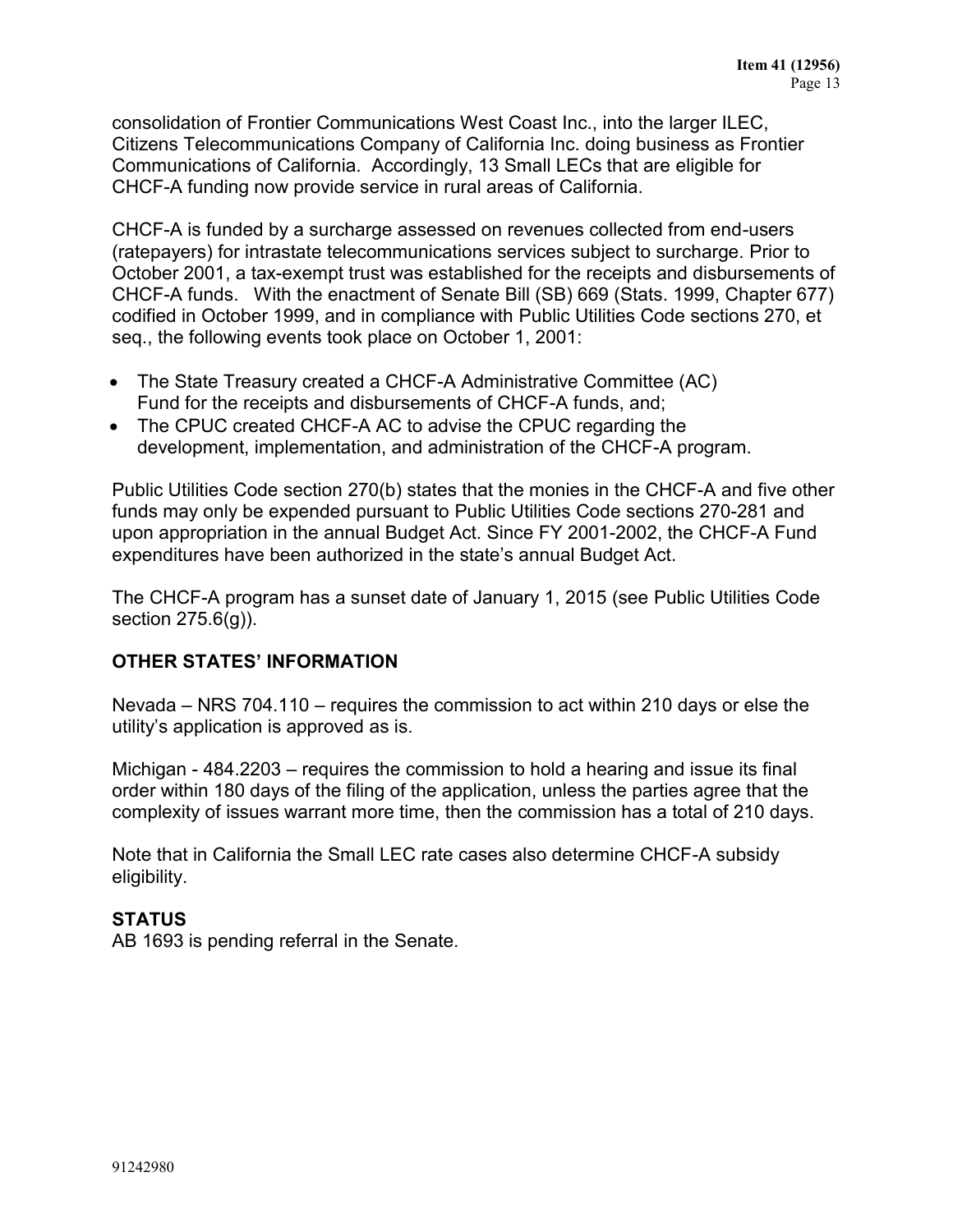## **SUPPORT/OPPOSITION:**

#### **Support**

California Independent Telephone Companies California Communications Association (CalCom)

## **Opposition**

Office of Ratepayer Advocates The Utility Reform Network

## **VOTES**

Asm. U&C: 15-0 Asm. Appropriations 16-0 (1 not voting) Asm. Floor 75-1 (3 not voting)

## **ATTACHMENTS**

Attachment A. Rate Case Schedules Attachment B. Information Regarding Recent Small LEC GRC Filings from 2006 to 2011

## **STAFF CONTACTS**

Lynn Sadler, Director Michael Minkus, Legislative Liaison [Lynn.Sadler@cpuc.ca.gov](mailto:Lynn.Sadler@cpuc.ca.gov) [MIN@cpuc.ca.gov](mailto:MIN@cpuc.ca.gov)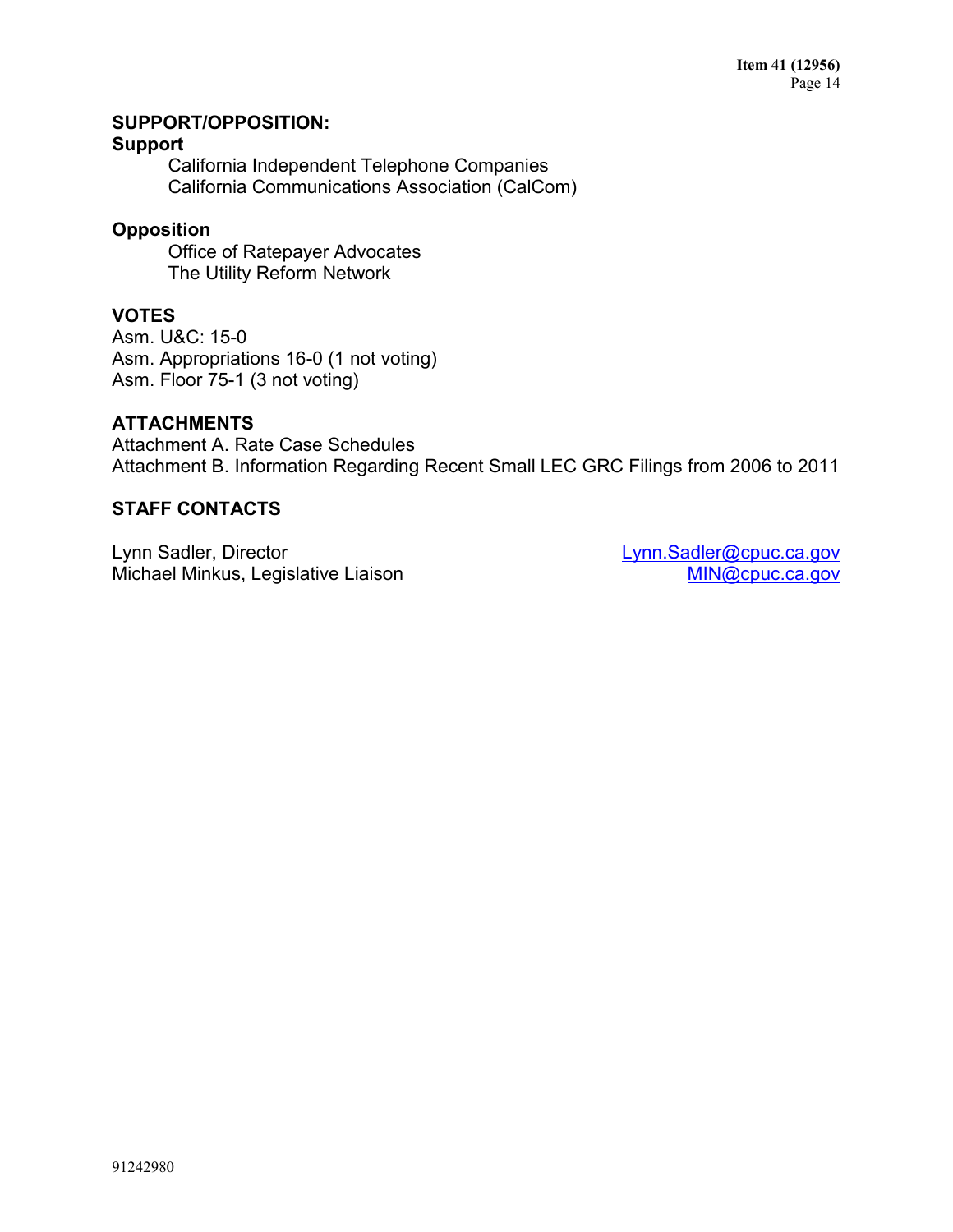# **Attachment A**

# **Rate Case Schedules**

| <b>Advice Letter</b>                                        |                     | <b>Application</b>                                           |                 |  |  |
|-------------------------------------------------------------|---------------------|--------------------------------------------------------------|-----------------|--|--|
|                                                             | <b>Time</b>         |                                                              | <b>Time</b>     |  |  |
| <b>Schedule</b>                                             | <b>Elapsed</b>      | <b>Schedule</b>                                              | <b>Elapsed</b>  |  |  |
|                                                             | (Day)               |                                                              | (Day)           |  |  |
| Carrier files Notice of Intent to                           |                     |                                                              |                 |  |  |
| file GRC per D.91-09-042 and<br><b>GO 96B</b>               | $-60$               | <b>Application filed by requesting</b><br>carrier            | 1               |  |  |
| Communications Division (CD)                                |                     |                                                              |                 |  |  |
| approves Customer Notice for                                |                     | Notice of Filing in CPUC's Daily                             |                 |  |  |
| higher rates or charges                                     | $-15$               | Calendar                                                     | 7               |  |  |
|                                                             |                     | Resolution (public review not                                | $\overline{15}$ |  |  |
|                                                             |                     | required) determining category                               |                 |  |  |
| <b>Carrier files GRC Advice</b>                             |                     | (as a ratesetting) and need for                              |                 |  |  |
| <b>Letter</b>                                               | 1<br>$\overline{7}$ | evidentiary hearings                                         | 27              |  |  |
|                                                             |                     | <b>Ruling setting Prehearing</b><br>Conference and requiring |                 |  |  |
|                                                             |                     | prehearing conference statement                              |                 |  |  |
| Notice of filing in CPUC's Daily                            |                     | filed by each party intending to be                          |                 |  |  |
| Calendar                                                    |                     | active in the proceeding                                     |                 |  |  |
| <b>Carrier publishes Customer</b>                           | 10                  |                                                              |                 |  |  |
| Notice in local newspaper                                   |                     | Protests to Application due                                  | 30              |  |  |
| <b>Carrier sends Customer Notice</b>                        |                     |                                                              |                 |  |  |
| in bill insert                                              | 12                  | <b>Prehearing Conference held</b>                            | 48              |  |  |
| Carrier sends GRC book of                                   |                     |                                                              |                 |  |  |
| financial data to Commission                                |                     |                                                              |                 |  |  |
| (CD)                                                        | 14                  | Scoping Memo issued                                          | 83              |  |  |
| Carrier customers' comments                                 |                     |                                                              |                 |  |  |
| due                                                         | 20                  | DRA / Intervenor testimony filed                             | 170             |  |  |
| <b>Protests to Advice Letter</b>                            | 20                  | <b>Applicant Rebuttal Testimony filed</b>                    | 191<br>210-212  |  |  |
| Carrier responds to protests<br>CD reviews for completeness | 25                  | Evidentiary Hearings, three days                             |                 |  |  |
| and sends back for                                          |                     | Opening Briefs filed (set at                                 |                 |  |  |
| supplements if necessary                                    | 30                  | conclusion of hearings)                                      | 242             |  |  |
|                                                             |                     | Reply Briefs Filed (set at                                   |                 |  |  |
| Rate case process starts                                    | 32                  | conclusion of hearings)                                      | 272             |  |  |
| Carrier files Form M with CD                                |                     |                                                              |                 |  |  |
| (final prior year financials with                           |                     |                                                              |                 |  |  |
| rate base, revenue, etc.)                                   | 81                  | Proposed Decision issued                                     | 332             |  |  |
| CD sends Data Requests to                                   |                     |                                                              |                 |  |  |
| Carrier                                                     | 120                 | <b>Final Commission Decision</b>                             | 362-392         |  |  |
| Carrier responds to Data                                    |                     |                                                              |                 |  |  |
| <b>Requests</b>                                             | 135                 |                                                              |                 |  |  |
| Visit Carrier facilities to view                            | 201                 |                                                              |                 |  |  |
| Central Office and project                                  |                     |                                                              |                 |  |  |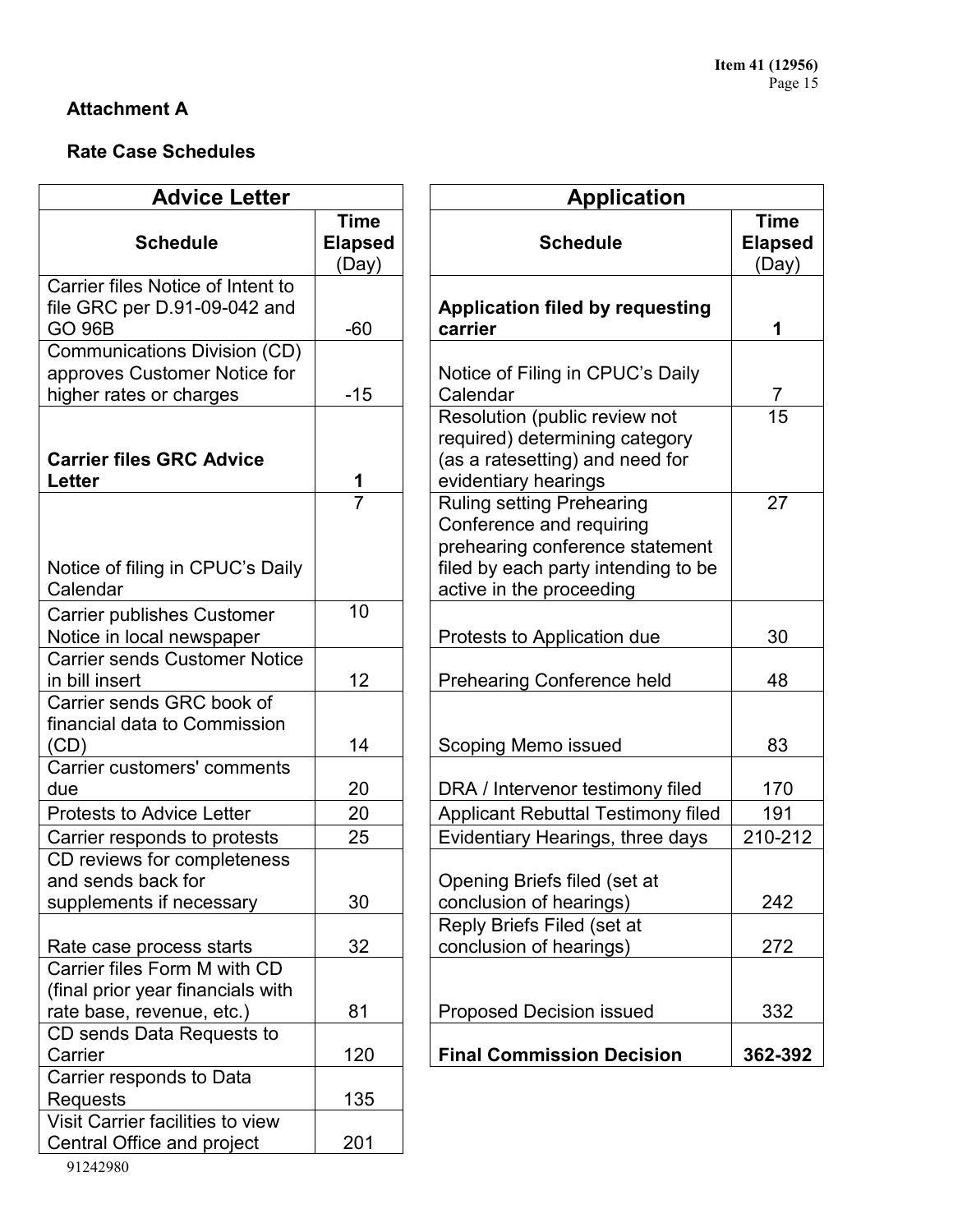| locations                           |     |
|-------------------------------------|-----|
| <b>Public Meeting in Carrier's</b>  |     |
| service territory                   | 201 |
| CD sends draft copy of              |     |
| Resolution and tables to            |     |
| Carrier for review                  | 304 |
| CD meets with Carrier in San        |     |
| Francisco to discuss financial      |     |
| statements                          | 323 |
| <b>CD prepares Draft Resolution</b> |     |
| for mailout                         | 335 |
| <b>Comments and Reply</b>           |     |
| <b>Comments on Draft Resolution</b> | 360 |
| <b>Commission Adopts Draft</b>      |     |
| <b>Resolution</b>                   | 365 |

Notes. This table reflects the Advice Letter process set forth by D.91-09-042 and established in General Order 96-B. The Application follows the schedule of a recent formal GRC application. Note that the Scoping Memo issued day 83 sets forth dates for testimony filings and evidentiary hearings; the Scoping Memo also shows proposed submission dates for briefs, but specifies that actual briefing dates will be set at the end of the hearings. Proposed Decisions are anticipated 60 days after briefs submissions, and Final Decisions 30-60 days after that.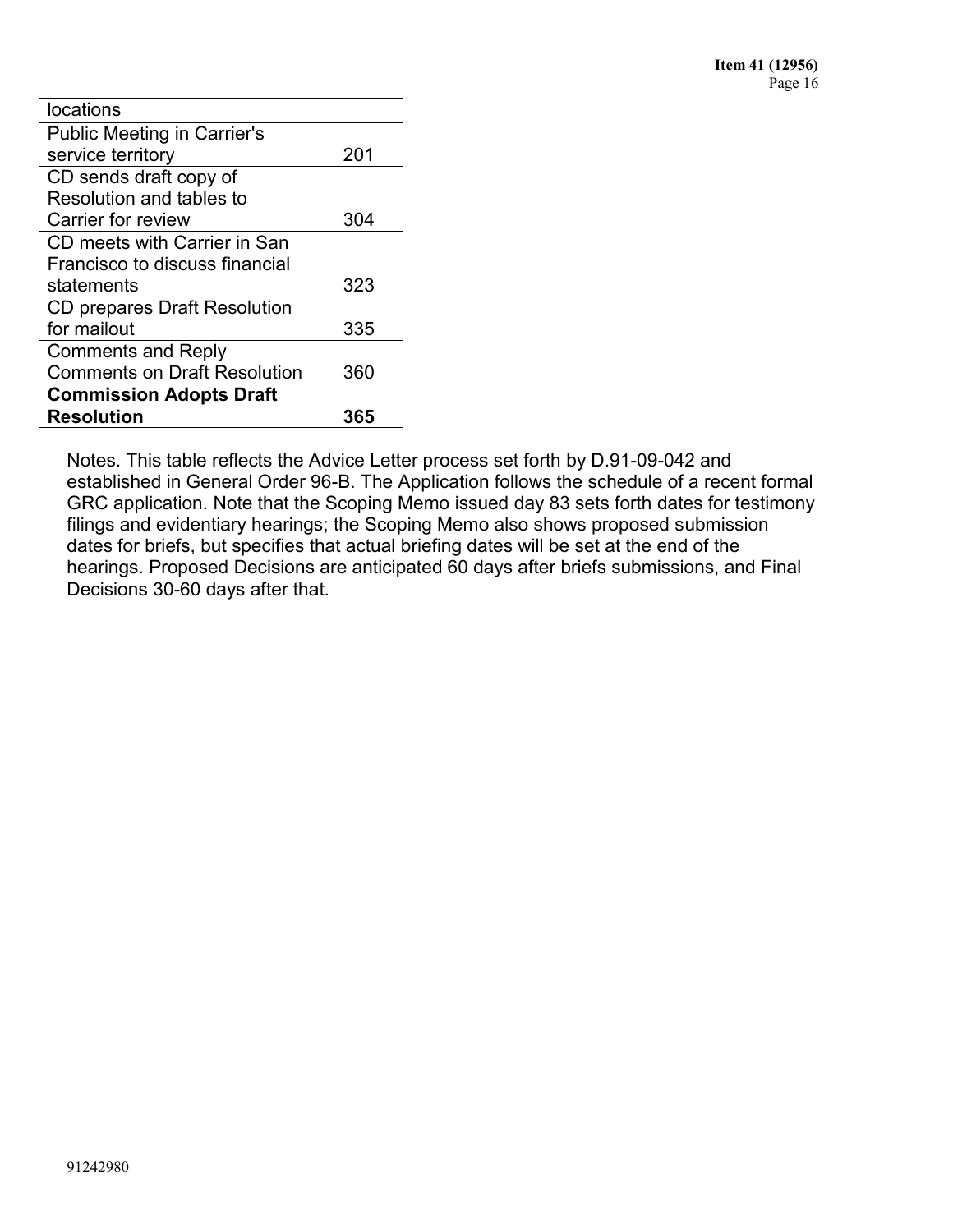# **Attachment B**

# **Information Regarding Recent Small LEC GRC Filings from 2006 to 2011**

| Carrier           | Date GRC<br><b>Filed</b> | <b>Advice</b><br>Letter or<br><b>Application</b> | Test<br>Year | <b>Resolution</b><br>or<br><b>Application</b><br>& Decision | Date GRC<br><b>Adopted</b> | <b>Total Time to</b><br><b>Completion</b><br>(days) | <b>Next GRC</b><br><b>Filing Test</b> |
|-------------------|--------------------------|--------------------------------------------------|--------------|-------------------------------------------------------------|----------------------------|-----------------------------------------------------|---------------------------------------|
| <b>Volcano</b>    | 11/20/2006               | <b>Advice Letter</b>                             | 2008         | T-17108                                                     | 11/1/2007                  | 375                                                 | 2016                                  |
| <b>Sierra</b>     | 12/27/2006               | <b>Advice Letter</b>                             | 2008         | T-17082                                                     | 9/6/2007                   | 280                                                 | 2016                                  |
| Cal-Ore           | 12/27/2007               | <b>Advice Letter</b>                             | 2009         | T-17133                                                     | 1/29/2009                  | 395                                                 | 2016                                  |
| Ponderosa         | 12/28/2007               | <b>Advice Letter</b>                             | 2009         | T-17132                                                     | 1/29/2009                  | 395                                                 | 2016                                  |
| <b>Pinnacles</b>  | 12/19/2007               | <b>Advice Letter</b>                             | 2009         | T-17158                                                     | 1/29/2009                  | 405                                                 | 2016                                  |
| <b>Ducor</b>      | 12/19/2007               | <b>Advice Letter</b>                             | 2009         | T-17157                                                     | 1/29/2009                  | 405                                                 | 2016                                  |
| <b>Calaveras</b>  | 12/21/2007               | <b>Advice Letter</b>                             | 2009         | T-17184                                                     | 1/29/2009                  | 373                                                 | 2016                                  |
| <b>Siskiyou</b>   | 10/1/2009                | Application                                      | 2011         | A.09-10-004;<br>D.10-11-007<br>A.10-12-012;                 | 11/19/2010                 | 13 months 18<br>days<br>11 months 10                | 2016                                  |
| <b>Foresthill</b> | 12/22/2010               | Application                                      | 2012         | D.11-12-001                                                 | 12/1/2011                  | days                                                | 2016                                  |
| Kerman            | 12/28/2011               | Application                                      | 2013         | A.11-12-011                                                 | Still Open                 | n/a                                                 | n/a                                   |

Total: 112.5 months

Average: 112.5 divided by 9 GRCs = 12.5 months per GRC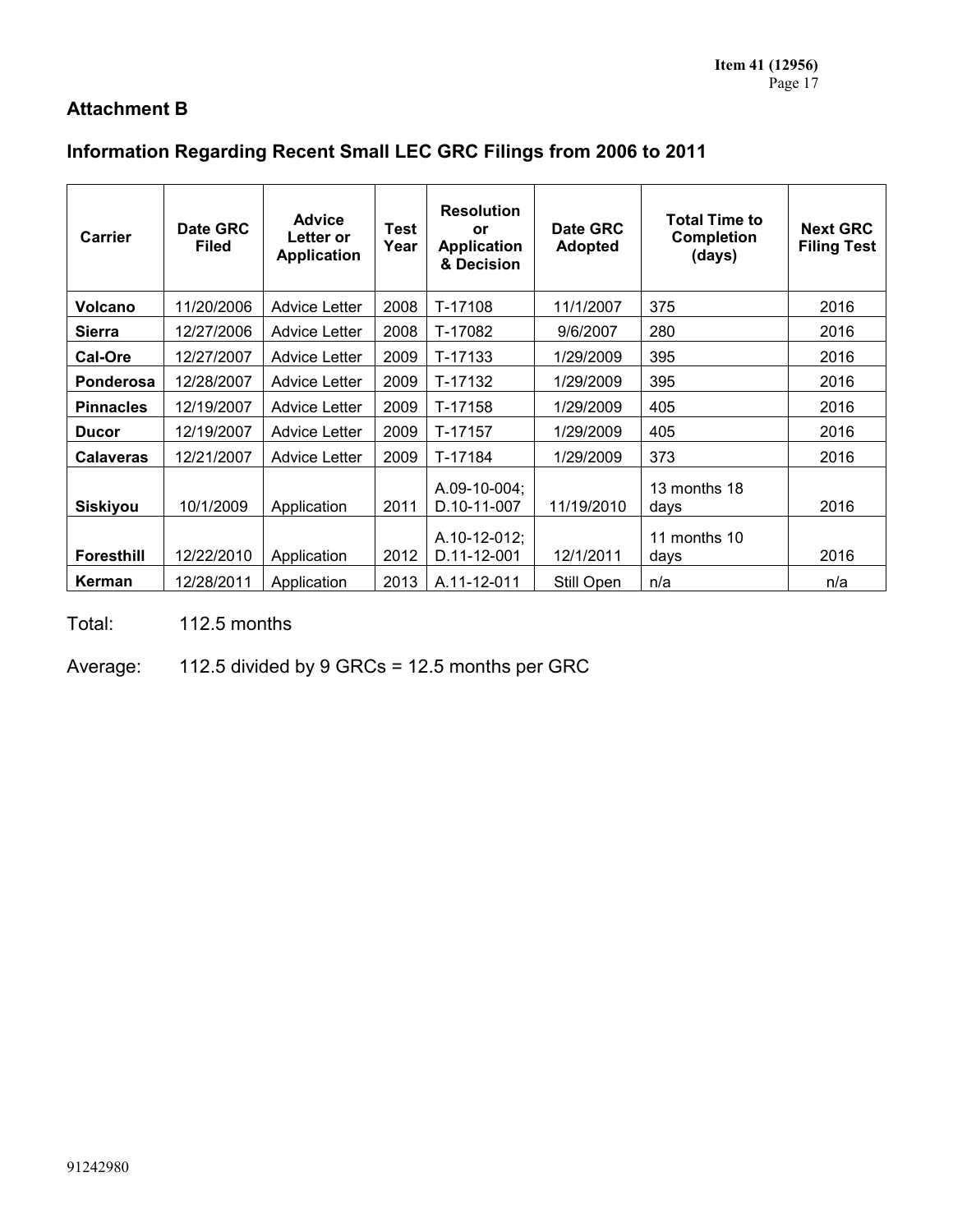#### AMENDED IN ASSEMBLY APRIL 2, 2014

#### **California Legislature- 2013–14 Regular Session**

## **ASSEMBLY BILL No. 1693**

#### **Introduced by Assembly Member Perea**

February 13, 2014

An act to add Section 455.4 to the Public Utilities Code, relating to telecommunications.

#### **Legislative Counsel Digest**

AB 1693, as amended, Perea. Small independent telephone corporations: rates.

Under existing law, the Public Utilities Commission has regulatory authority over public utilities, including telephone corporations. Existing law authorizes the commission to fix the rates and charges for every public utility, and requires that those rates and charges be just and reasonable. Existing law, with certain exceptions, prohibits a public utility from changing any rate, except upon a showing before the commission and a finding by the commission that the new rate is justified. Existing law requires the commission to exercise its regulatory authority to maintain the California High-Cost Fund-A Program to provide universal service rate support to small independent telephone corporations, as defined, in amounts sufficient to meet the revenue requirements established by the commission through rate-of-return regulation in furtherance of the state's universal service commitment to the continued affordability and widespread availability of safe, reliable, high-quality communications services in rural areas of the state.

This bill would require the commission to issue its final decision on a general rate case of a small independent telephone corporation no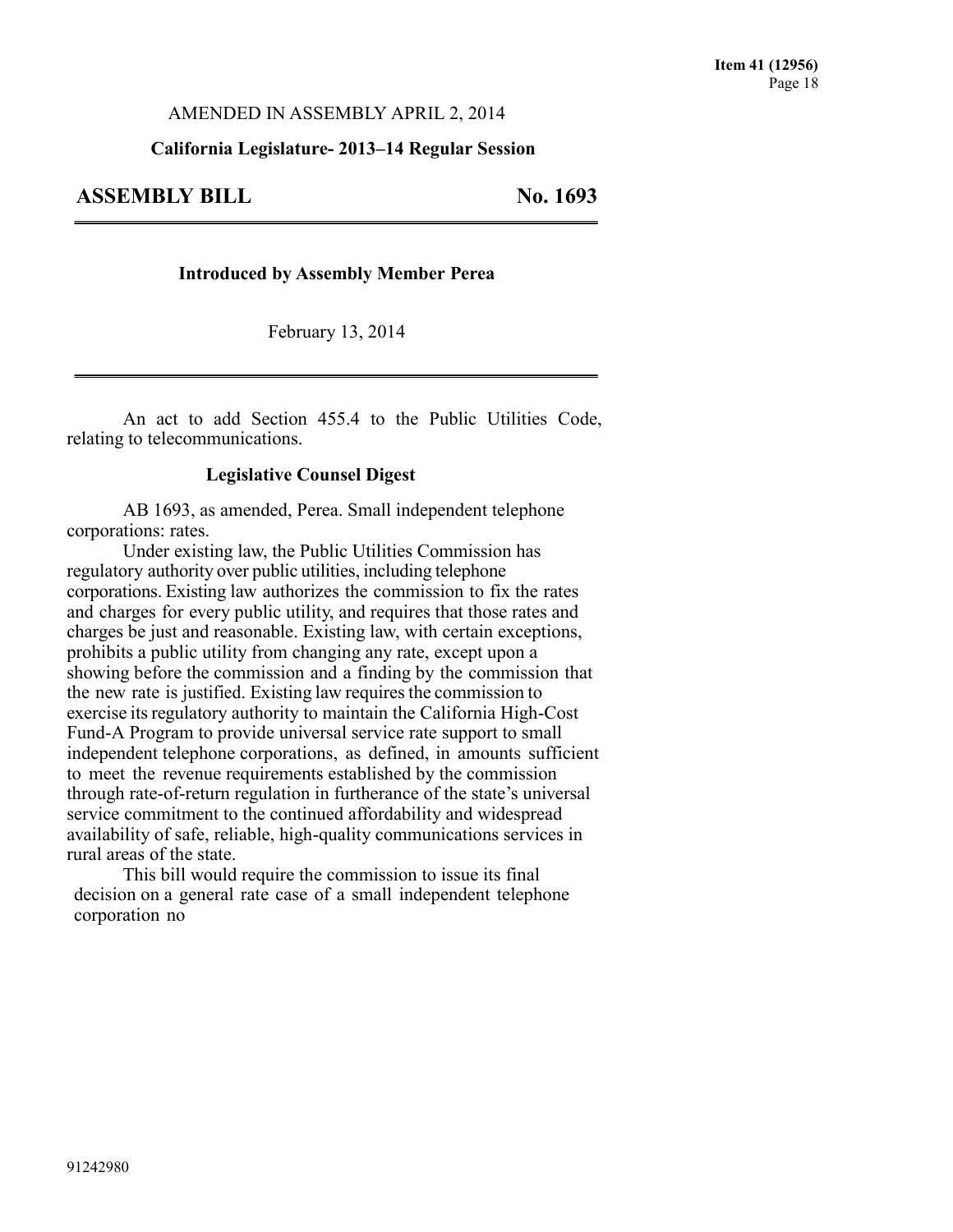#### **AB 1693 — 2 —**

later than 330 *calendar* days following the corporation's filing of its general rate case application or advice letter initiating the general rate case. If the commission fails to issue a final decision by the 330th day, the bill would provide that the application or advice letter is deemed approved and the rate design proposed by the small independent telephone corporation in its application or advice letter will take effect on the first day of the first month that begins more than 30 days following the expiration of the 330-day period. *an interim basis beginning 360 calendar days following the filing of the application or advice letter, subject to an accounting true-up in a final commission decision or resolution concluding the rate case, if issued within 540 days. If a final decision or resolution concluding the case has not been issued by the commission within 540 days, the bill would provide that the interim rate design is final, effective as of the 360th calendar day following the filing of the general rate case application or advice letter, and that rate design will remain in place, until the commission issues a final decision or resolution concluding the rate case without any true-up accounting. The bill would provide that any new rate design adopted in a final decision or resolution issued by the commission after 540 calendar days following the filing of the application or advice letter will take effect on a prospective basis only, as of the effective date of the final decision or resolution.* The bill would provide that its provisions may be waived at any time by mutual consent of the executive director of the commission and the small independent telephone corporation.

Vote: majority. Appropriation: no. Fiscal committee: yes. State-mandated local program: no.

#### *The people of the State of California do enact as follows:*

1 SECTION 1. Section 455.4 is added to the Public Utilities 2 Code, to read:

3 455.4. (a) For purposes of this section, "small independent 4 telephone corporation" hasthe same meaning as defined in Section 5 275.6.

 (b) The commission shall issue its final decision on a general rate case of a small independent telephone corporation no later than 330 *calendar* days following the corporation's filing of its general rate case application or advice letter initiating the general

10 rate case.